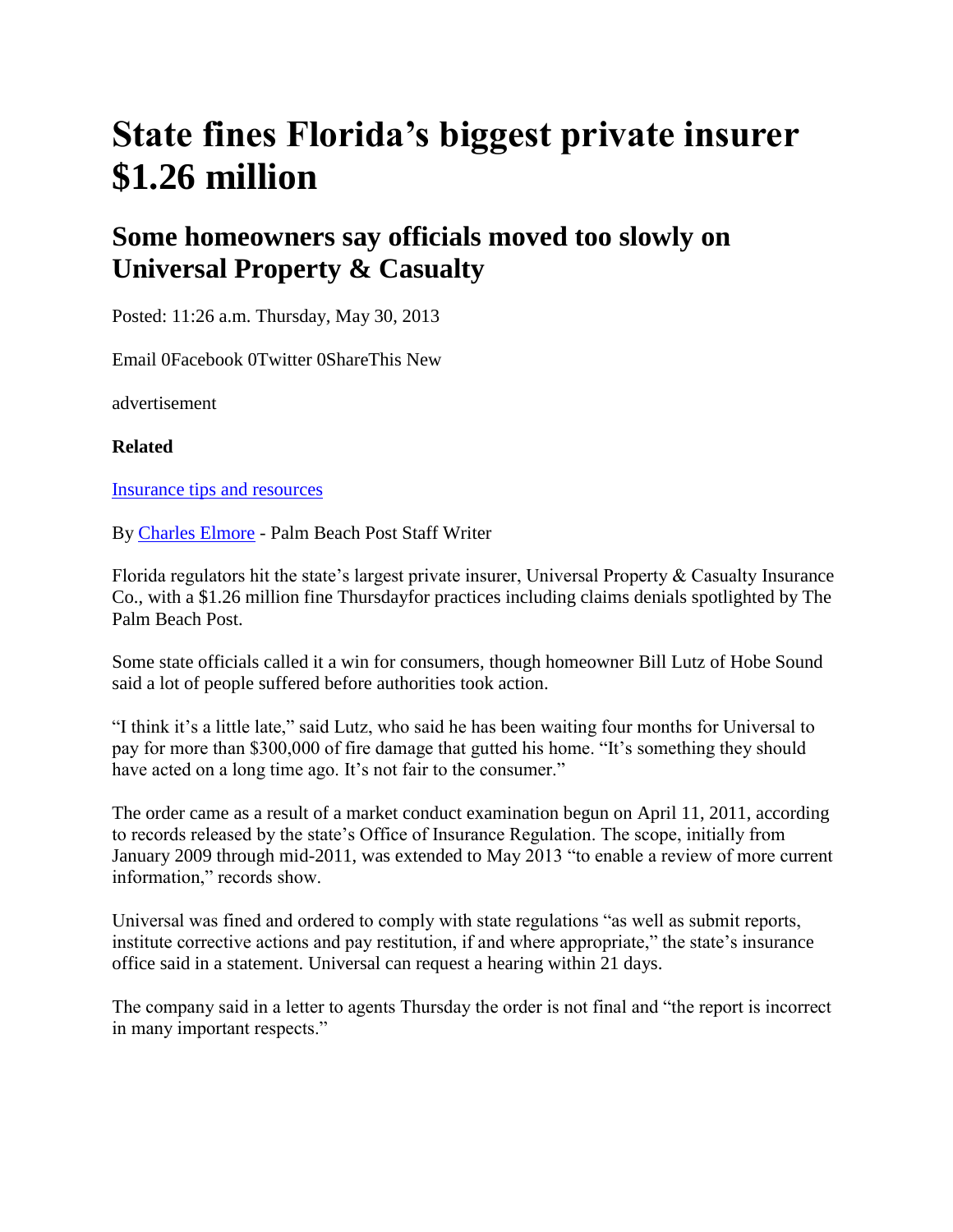Universal "will have the opportunity to formally respond to the report and show these inaccuracies," the letter said. "In the meantime, we remain confident that our procedures comply with the insurance code, and we fully expect any questions to be resolved."

Special-ed teacher Melody Ward of Gainesville, featured in a Post story early this month, said she is not sure yet if the order will help her and her disabled husband, whose fire claim of more than \$90,000 was denied by Universal. They're living in a trailer in the yard.

"I'm glad this is happening to them," Ward said of Universal's fine. "This is how people become homeless. I just don't understand how can they can look in the mirror and sleep with a clear conscience."

But the fine is far less than the 50 percent increase in profits, to \$30 million, reported for last year by the insurer's parent company, Universal Insurance Holdings Inc.

President and CEO Sean Downes attributed earnings gains to "better underwriting margins compared to a year ago." A contract for Downes pays him \$2 million a year plus stock and bonuses of 3 percent of the company's net income up to \$5 million and 4 percent after that.

Universal, based in Fort Lauderdale, is the second largest property insurer in Florida after staterun Citizens with more than \$765 million in annual premiums and more than 542,000 policyholders. It recently had more than 66,000 policyholders in Palm Beach County, its top market, followed closely by Broward.

The state's insurance consumer advocate, Robin Westcott, began calling in October for regulators to take action on Universal's "post-claims underwriting" practices. At one point she called the company's actions "reprehensible" and said she considered them an unfair trade practice.

It can be fine to check out an application and decide not to issure coverage, she said. But waiting to use the information to cancel policies sometimes years later has jeopardized people's life savings and risked what is often their largest investment, their home, Westcott said.

A growing number of homeowners have said they paid premiums for years but Universal dropped their coverage when they filed claims — based on information it said the consumer left out of an application. That information is often obscure data agents or homeowners say they did not know about, forgot or considered irrelevant, such as co-signing for a relative's delinquent credit card years before or a tax lien satisfied in another state.

Among others, a Delray Beach couple who were forced to pay five-figure water damages out of pocket called Universal's practices "horrible," The Post reported in March.

In Hobe Sound, Lutz said he has not heard a final decision from Universal after a fire that left him with almost nothing. He credits his dog with saving his life in a blaze that made local TV news. Four months later, the city wants to tear down the house as an eyesore, Lutz said, but